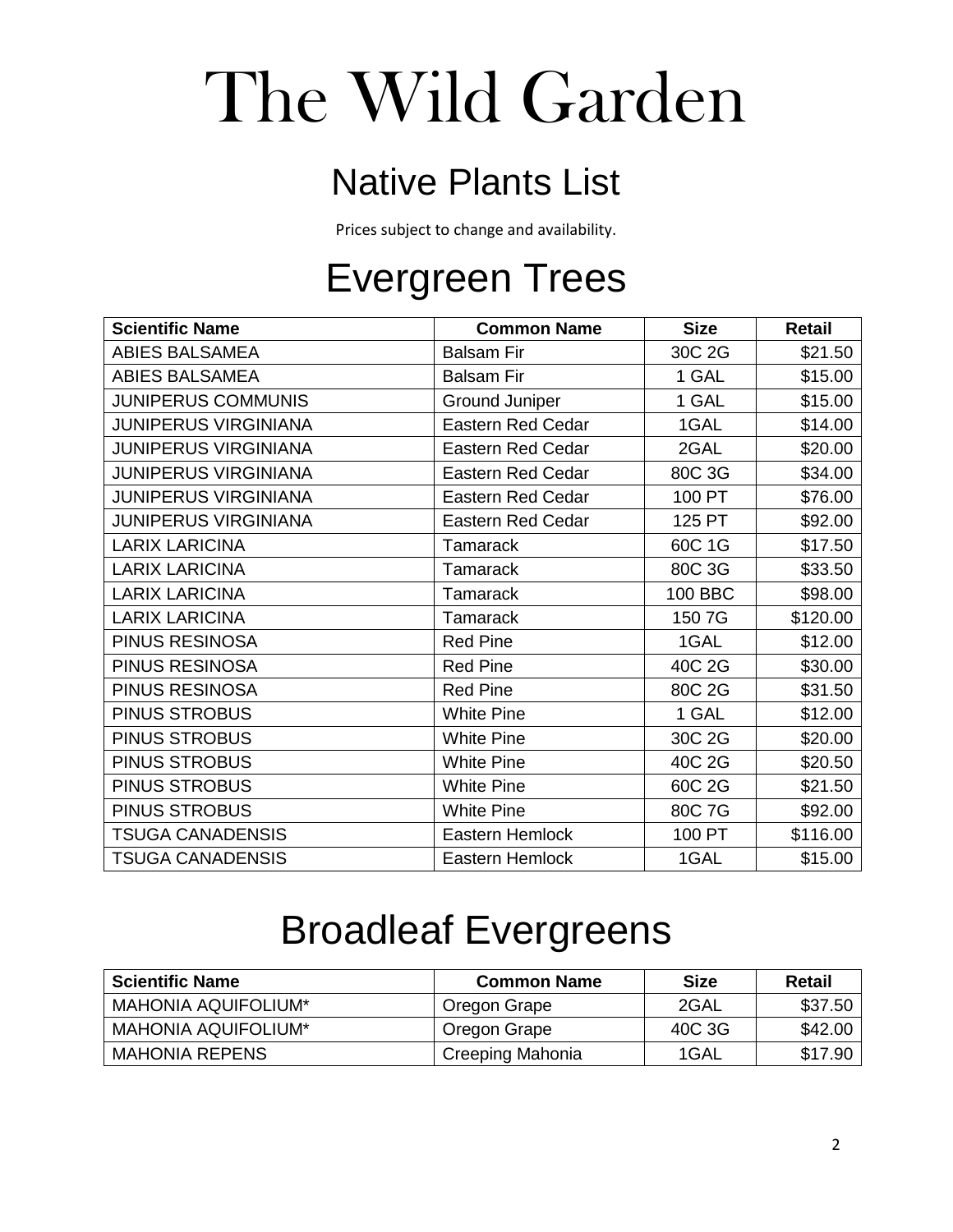## Vines

| <b>Scientific Name</b>     | <b>Common Name</b>        | <b>Size</b>     | <b>Retail</b> |
|----------------------------|---------------------------|-----------------|---------------|
| ARISTOLOCHIA DURIOR        | Dutchman's-pipe           | 2GAL STK        | \$25.00       |
| <b>CLEMATIS TANGUTICA*</b> | <b>Yellow Clematis</b>    | <b>1GAL STK</b> | \$15.00       |
| <b>CLEMATIS TANGUTICA*</b> | <b>Yellow Clematis</b>    | <b>3GAL STK</b> | \$25.00       |
| <b>CLEMATIS VIRGINIANA</b> | Virgin's-bower            | 9 CM            | \$6.00        |
| <b>CLEMATIS VIRGINIANA</b> | Virgin's-bower            | <b>1GAL STK</b> | \$15.00       |
| <b>SMILAX HISPIDA</b>      | <b>Bristly Greenbrier</b> | 9 CM            | \$7.50        |

## **Trees**

| <b>Scientific Name</b>           | <b>Common Name</b>    | <b>Size</b>    | <b>Retail</b> |
|----------------------------------|-----------------------|----------------|---------------|
| <b>ACER NIGRUM</b>               | <b>Black Maple</b>    | 1GAL           | \$14.00       |
| <b>ACER RUBRUM</b>               | <b>Red Maple</b>      | 40C 1G         | \$13.00       |
| <b>ACER RUBRUM</b>               | <b>Red Maple</b>      | 60C 1G         | \$14.00       |
| <b>ACER RUBRUM</b>               | <b>Red Maple</b>      | 80C 2G         | \$24.50       |
| <b>ACER RUBRUM</b>               | <b>Red Maple</b>      | 125 2G         | \$25.50       |
| <b>ACER RUBRUM</b><br><b>CLP</b> | <b>Red Maple</b>      | 150 7G         | \$140.00      |
| <b>ACER RUBRUM</b>               | <b>Red Maple</b>      | 200 10         | \$150.00      |
| <b>ACER SACCHARINUM</b>          | <b>Silver Maple</b>   | 80C 2G         | \$20.00       |
| <b>ACER SACCHARINUM</b>          | <b>Silver Maple</b>   | 100 2G         | \$20.50       |
| <b>ACER SACCHARINUM</b>          | <b>Silver Maple</b>   | 125 2G         | \$21.00       |
| <b>ACER SACCHARINUM</b>          | <b>Silver Maple</b>   | 150 2G         | \$21.50       |
| <b>ACER SACCHARINUM</b>          | <b>Silver Maple</b>   | 250 15         | \$140.00      |
| <b>AESCULUS GLABRA</b>           | Ohio Buckeye          | 1GAL           | \$29.50       |
| <b>AESCULUS GLABRA</b>           | Ohio Buckeye          | 2GAL           | \$45.50       |
| <b>AESCULUS GLABRA</b>           | Ohio Buckeye          | 175 10         | \$156.00      |
| <b>AESCULUS GLABRA</b>           | Ohio Buckeye          | 250 7G         | \$176.00      |
| <b>ALNUS RUGOSA</b>              | <b>Speckled Alder</b> | 30C 1G         | \$13.50       |
| <b>ALNUS RUGOSA</b>              | <b>Speckled Alder</b> | 40C 1G         | \$13.50       |
| <b>ALNUS RUGOSA</b>              | <b>Speckled Alder</b> | 60C 2G         | \$19.50       |
| <b>ALNUS RUGOSA</b>              | <b>Speckled Alder</b> | 80C 2G         | \$19.50       |
| <b>ALNUS RUGOSA</b>              | <b>Speckled Alder</b> | 80C 3G         | \$24.00       |
| <b>ASIMINA TRILOBA</b>           | Pawpaw                | 1 <sub>L</sub> | \$15.50       |
| <b>ASIMINA TRILOBA</b>           | Pawpaw                | 150 7G         | \$150.00      |
| <b>ASIMINA TRILOBA</b>           | Pawpaw                | 250 7G         | \$180.00      |
| <b>BETULA ALLEGHANIENSIS</b>     | <b>Yellow Birch</b>   | 60C 1G         | \$14.50       |
| <b>BETULA LENTA</b>              | <b>Cherry Birch</b>   | 80C 1G         | \$16.00       |
| <b>BETULA PAPYRIFERA</b>         | Paper Birch           | 40C 1G         | \$14.50       |
| <b>BETULA PAPYRIFERA</b>         | Paper Birch           | 80C 1G         | \$16.00       |
| <b>BETULA PAPYRIFERA</b>         | Paper Birch           | 100 1G         | \$16.50       |
| BETULA PAPYRIFERA TF             | Paper Birch           | 125 1G         | \$17.00       |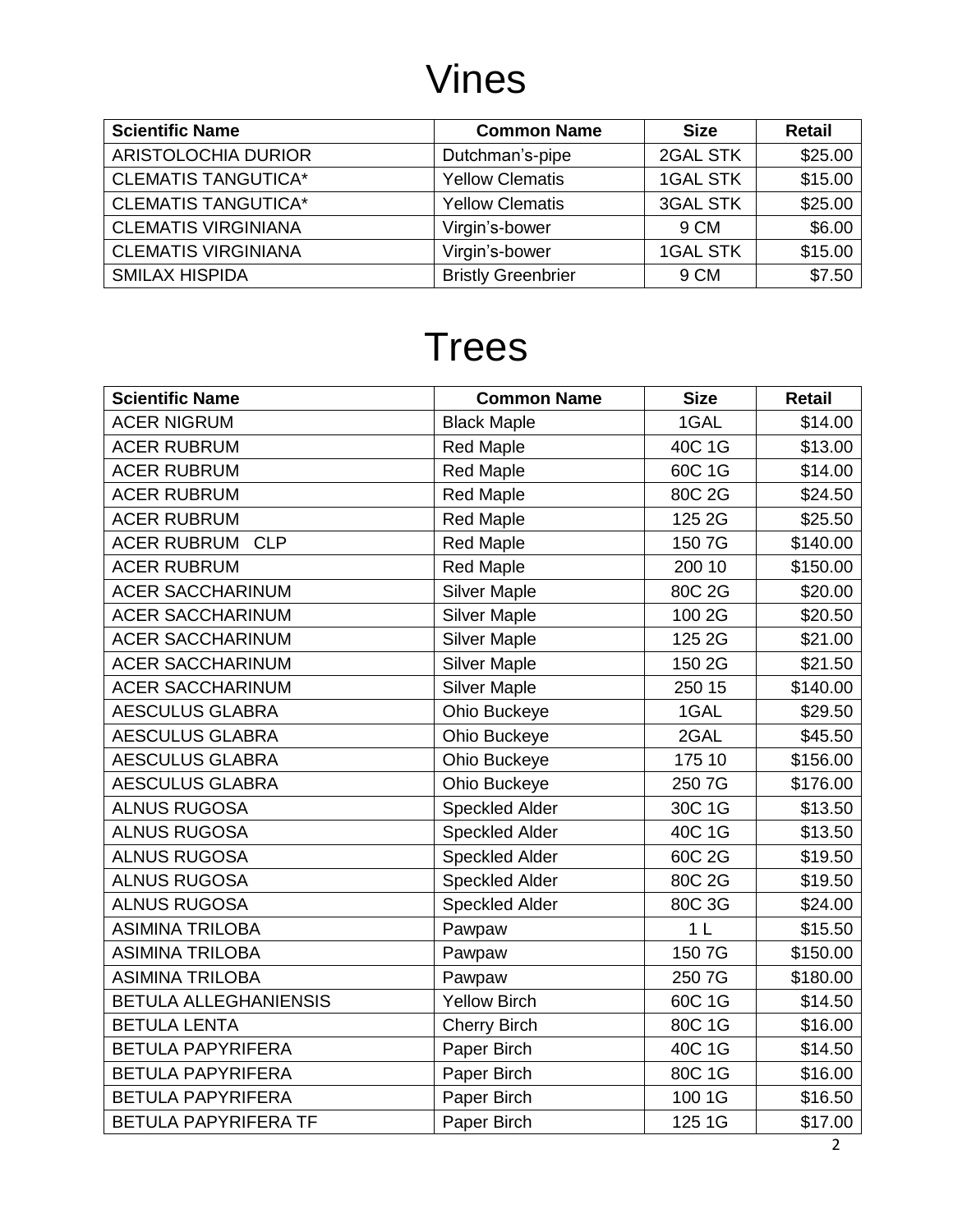| <b>BETULA PAPYRIFERA</b>       | Paper Birch              | 150 2G | \$25.00  |
|--------------------------------|--------------------------|--------|----------|
| BETULA PAPYRIFERA 3-STEM CLP   | Paper Birch              | 200 7G | \$144.00 |
| <b>CARPINUS CAROLINIANA</b>    | <b>Blue Beech</b>        | 30C 1G | \$16.50  |
| <b>CARPINUS CAROLINIANA TF</b> | <b>Blue Beech</b>        | 175 5G | \$96.00  |
| CARPINUS CAROLINIANA CLP       | <b>Blue Beech</b>        | 175 15 | \$156.00 |
| <b>CARPINUS CAROLINIANA TF</b> | <b>Blue Beech</b>        | 200 10 | \$160.00 |
| <b>CARPINUS CAROLINIANA TF</b> | <b>Blue Beech</b>        | 250 10 | \$170.00 |
| <b>CARYA CORDIFORMIS</b>       | <b>Bitternut Hickory</b> | 1GAL   | \$15.00  |
| <b>CARYA LACINIOSA</b>         | <b>Shellbark Hickory</b> | 30C 2G | \$37.00  |
| <b>CARYA OVATA</b>             | <b>Shagbark Hickory</b>  | 1 GAL  | \$15.00  |
| <b>CASTANEA DENTATA</b>        | <b>American Chestnut</b> | 150 3G | \$65.00  |
| <b>CATALPA SPECIOSA</b>        | Northern Catalpa         | 100 2G | \$21.00  |
| <b>CATALPA SPECIOSA</b>        | Northern Catalpa         | 200 10 | \$150.00 |
| <b>CELTIS OCCIDENTALIS</b>     | American Hackberry       | 60C 1G | \$14.00  |
| <b>CELTIS OCCIDENTALIS</b>     | American Hackberry       | 60C 3G | \$28.00  |
| <b>CELTIS OCCIDENTALIS</b>     | American Hackberry       | 100 1G | \$15.00  |
| <b>CELTIS OCCIDENTALIS</b>     | American Hackberry       | 150 5G | \$112.00 |
| <b>CELTIS OCCIDENTALIS</b>     | American Hackberry       | 175 5G | \$116.00 |
| <b>CELTIS OCCIDENTALIS</b>     | American Hackberry       | 1 GAL  | \$14.00  |
| <b>CORNUS FLORIDA</b>          | <b>Flowering Dogwood</b> | 1GAL   | \$20.00  |
| <b>CORNUS FLORIDA</b>          | <b>Flowering Dogwood</b> | 2GAL   | \$31.50  |
| <b>FAGUS GRANDIFOLIA</b>       | American Beech           | 1 GAL  | \$15.00  |
| <b>GYMNOCLADUS DIOICUS</b>     | Kentucky Coffee-tree     | 30C 2G | \$18.50  |
| <b>GYMNOCLADUS DIOICUS</b>     | Kentucky Coffee-tree     | 40C 1G | \$13.50  |
| <b>GYMNOCLADUS DIOICUS</b>     | Kentucky Coffee-tree     | 150 7G | \$116.00 |
| LIQUIDAMBAR STYRACIFLUA        | <b>Sweet Gum</b>         | 250 15 | \$190.00 |
| LIRIODENDRON TULIPIFERA        | Tulip-tree               | 100 1G | \$18.50  |
| <b>LIRIODENDRON TULIPIFERA</b> | Tulip-tree               | 175 10 | \$136.00 |
| <b>LIRIODENDRON TULIPIFERA</b> | Tulip-tree               | 175 7G | \$132.00 |
| <b>LIRIODENDRON TULIPIFERA</b> | Tulip-tree               | 250 10 | \$156.00 |
| <b>MACLURA POMIFERA</b>        | Osage Orange             | 1GAL   | \$21.00  |
| <b>MORUS RUBRA</b>             | <b>Red Mulberry</b>      | 80C 1G | \$15.00  |
| <b>NYSSA SYLVATICA</b>         | <b>Black Gum</b>         | 175 10 | \$156.00 |
| <b>OSTRYA VIRGINIANA</b>       | Ironwood                 | 30C 1G | \$12.50  |
| <b>OSTRYA VIRGINIANA</b>       | Ironwood                 | 175 10 | \$160.00 |
| PLATANUS OCCIDENTALIS          | American Sycamore        | 60C 1G | \$18.00  |
| PLATANUS OCCIDENTALIS          | American Sycamore        | 200 10 | \$156.00 |
| PRUNUS AMERICANA               | American Plum            | 80C 1G | \$17.00  |
| PRUNUS AMERICANA               | American Plum            | 125 5G | \$78.00  |
| <b>PRUNUS NIGRA</b>            | <b>Black Plum</b>        | 1 GAL  | \$15.00  |
| PRUNUS PENSYLVANICA            | Pincherry                | 100 1G | \$16.00  |
| PRUNUS PENSYLVANICA            | Pincherry                | 175 7G | \$136.00 |
| PRUNUS SEROTINA                | <b>Black Cherry</b>      | 40C 1G | \$14.00  |
| PRUNUS SEROTINA                | <b>Black Cherry</b>      | 80C 2G | \$21.50  |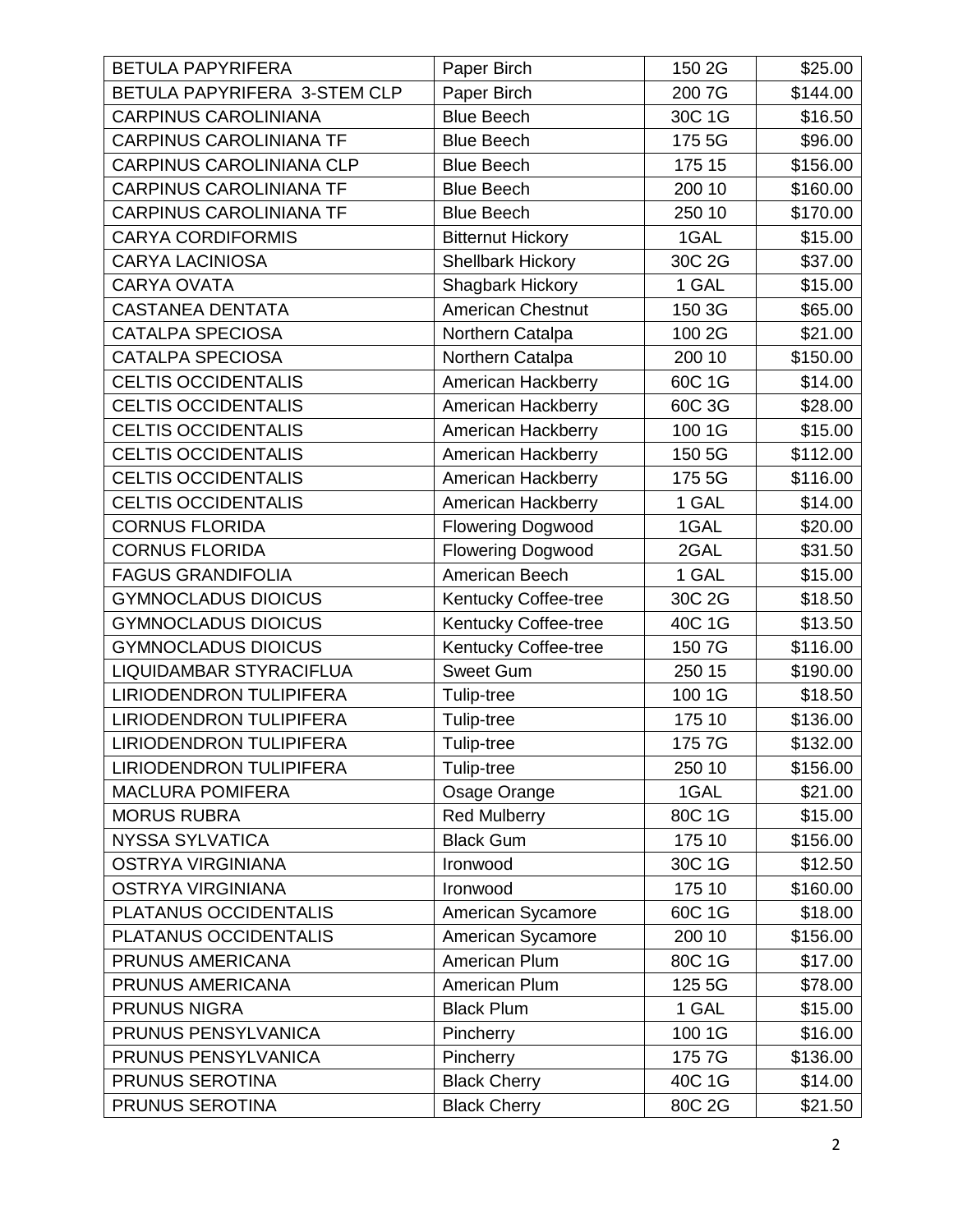| PRUNUS VIRGINIANA            | Chokecherry           | 150 10 | \$130.00 |
|------------------------------|-----------------------|--------|----------|
| PRUNUS VIRGINIANA            | Chokecherry           | 150 7G | \$116.00 |
| PTELEA TRIFOLIATA            | Hop-tree              | 1 GAL  | \$15.00  |
| <b>QUERCUS ALBA</b>          | <b>White Oak</b>      | 60C 1G | \$17.00  |
| <b>QUERCUS ALBA</b>          | <b>White Oak</b>      | 80C 2G | \$24.50  |
| <b>QUERCUS ALBA</b>          | <b>White Oak</b>      | 200 7G | \$156.00 |
| <b>QUERCUS BICOLOR</b>       | Swamp White Oak       | 30C 1G | \$15.50  |
| <b>QUERCUS BICOLOR</b>       | Swamp White Oak       | 30C 2G | \$22.50  |
| <b>QUERCUS BICOLOR</b>       | Swamp White Oak       | 40C 2G | \$23.00  |
| <b>QUERCUS BICOLOR</b>       | Swamp White Oak       | 80C 2G | \$24.50  |
| <b>QUERCUS BICOLOR</b>       | Swamp White Oak       | 200 10 | \$160.00 |
| QUERCUS MACROCARPA           | <b>Bur Oak</b>        | 30C 1G | \$14.50  |
| <b>QUERCUS MACROCARPA</b>    | <b>Bur Oak</b>        | 40C 2G | \$20.50  |
| <b>QUERCUS MACROCARPA</b>    | <b>Bur Oak</b>        | 60C 1G | \$16.00  |
| QUERCUS MACROCARPA           | <b>Bur Oak</b>        | 60C 2G | \$21.50  |
| <b>QUERCUS MACROCARPA</b>    | <b>Bur Oak</b>        | 100 1G | \$17.00  |
| <b>QUERCUS MACROCARPA</b>    | <b>Bur Oak</b>        | 200 10 | \$160.00 |
| <b>QUERCUS MACROCARPA</b>    | <b>Bur Oak</b>        | 200 5G | \$116.00 |
| QUERCUS MACROCARPA           | <b>Bur Oak</b>        | 200 7G | \$156.00 |
| <b>QUERCUS MUEHLENBERGII</b> | Chinkapin Oak         | 1GAL   | \$15.00  |
| <b>QUERCUS PALUSTRIS</b>     | Pin Oak               | 40C 2G | \$22.00  |
| <b>QUERCUS PALUSTRIS</b>     | Pin Oak               | 60C 1G | \$14.50  |
| <b>QUERCUS PALUSTRIS</b>     | Pin Oak               | 200 15 | \$180.00 |
| <b>QUERCUS PALUSTRIS</b>     | Pin Oak               | 250 10 | \$160.00 |
| <b>QUERCUS RUBRA</b>         | Red Oak               | 30C 1G | \$13.50  |
| <b>QUERCUS RUBRA</b>         | Red Oak               | 60C 1G | \$15.00  |
| <b>QUERCUS RUBRA</b>         | Red Oak               | 100 2G | \$23.00  |
| <b>QUERCUS RUBRA</b>         | Red Oak               | 150 10 | \$136.00 |
| <b>QUERCUS RUBRA</b>         | <b>Red Oak</b>        | 150 5G | \$116.00 |
| <b>QUERCUS RUBRA</b>         | Red Oak               | 250 10 | \$160.00 |
| <b>QUERCUS RUBRA</b>         | Red Oak               | 250 15 | \$176.00 |
| <b>QUERCUS VELUTINA</b>      | <b>Black Oak</b>      | 250 15 | \$210.00 |
| <b>SORBUS AMERICANA</b>      | American Mountain-ash | 250 10 | \$180.00 |
| <b>SORBUS DECORA</b>         | Northern Mountain-ash | 200 15 | \$170.00 |
| <b>TILIA AMERICANA</b>       | American Basswood     | 40C 1G | \$14.00  |
| <b>TILIA AMERICANA</b>       | American Basswood     | 60C 2G | \$27.00  |
| <b>TILIA AMERICANA</b>       | American Basswood     | 80C 3G | \$29.50  |
| <b>TILIA AMERICANA</b>       | American Basswood     | 200 10 | \$140.00 |
| <b>ULMUS AMERICANA</b>       | American Elm          | 40C 1G | \$14.00  |
| <b>ULMUS THOMASII</b>        | Rock Elm              | 1 GAL  | \$15.00  |
| <b>VIBURNUM LENTAGO TF</b>   | Nannyberry            | 200 10 | \$160.00 |
| <b>VIBURNUM LENTAGO TF</b>   | Nannyberry            | 250 10 | \$164.00 |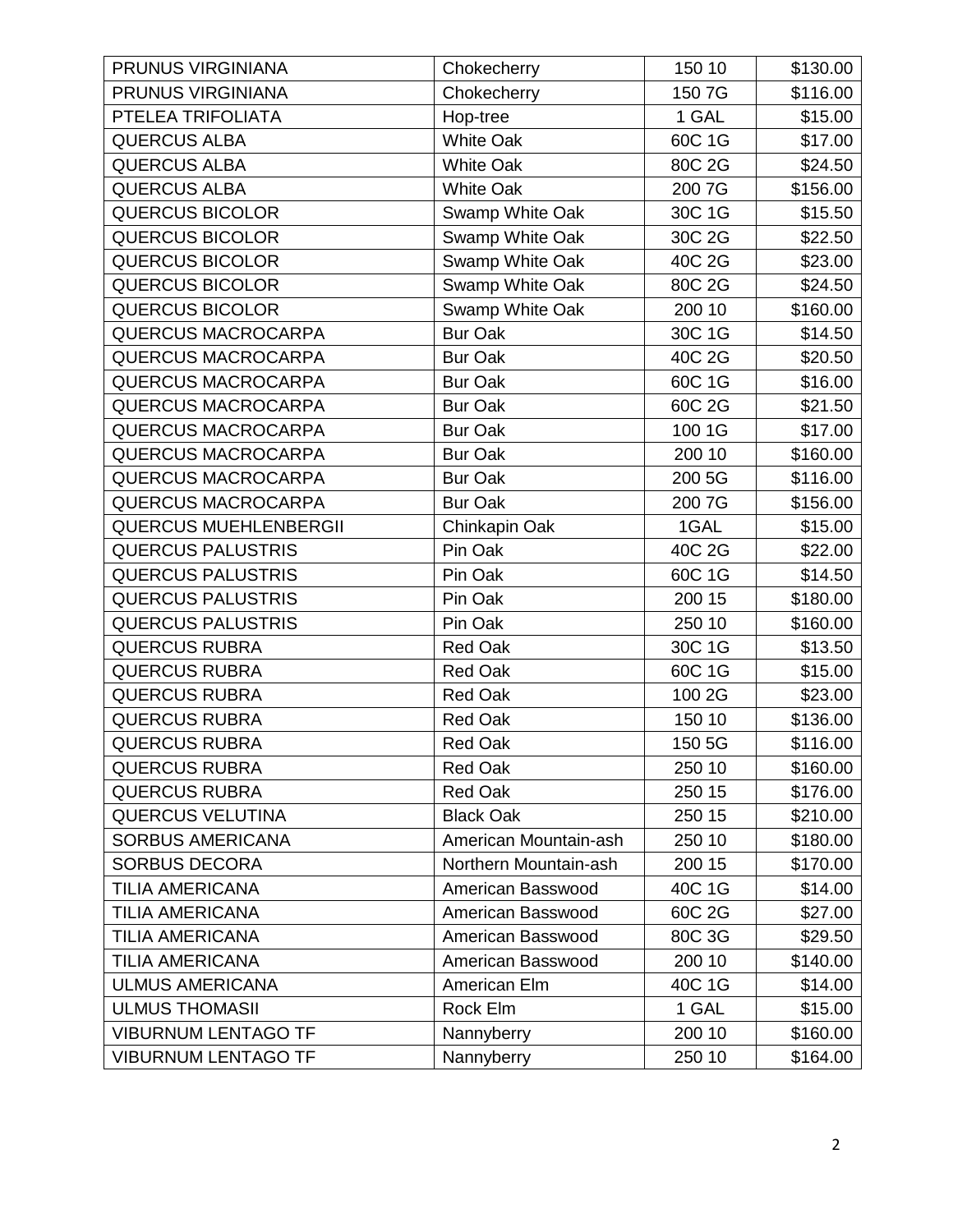## Shrubs

| <b>Botanical</b>                  | <b>Common Name</b>         | <b>Size</b>  | <b>Retail</b> |
|-----------------------------------|----------------------------|--------------|---------------|
| <b>ACER SPICATUM</b>              | <b>Mountain Maple</b>      | 1 GAL        | \$14.00       |
| <b>AMELANCHIER CANADENSIS</b>     | Canada Serviceberry        | 1GAL         | \$13.50       |
| <b>AMELANCHIER CANADENSIS</b>     | Canada Serviceberry        | 50C 3G       | \$29.00       |
| <b>AMELANCHIER LAEVIS</b>         | Smooth Serviceberry        | 1GAL         | \$13.50       |
| <b>AMELANCHIER LAEVIS</b>         | Smooth Serviceberry        | 2GAL         | \$22.50       |
| AMELANCHIER LAEVIS CLP            | <b>Smooth Serviceberry</b> | 150 7G       | \$108.00      |
| <b>ARCTOSTAPHYLOS UVA-URSI</b>    | Bearberry                  | <b>10 CM</b> | \$8.00        |
| <b>ARONIA MELANOCARPA</b>         | Chokeberry                 | 1GAL         | \$13.50       |
| <b>ARONIA MELANOCARPA</b>         | Chokeberry                 | 2GAL         | \$21.50       |
| <b>BETULA PUMILA</b>              | <b>Dwarf Birch</b>         | 1 GAL        | \$12.00       |
| <b>CEANOTHUS AMERICANUS</b>       | New Jersey Tea             | 1 GAL        | \$12.00       |
| CEPHALANTHUS OCCIDENTALIS         | <b>Buttonbush</b>          | 1GAL         | \$15.00       |
| <b>CEPHALANTHUS OCCIDENTALIS</b>  | <b>Buttonbush</b>          | 60C 3G       | \$28.00       |
| <b>CERCIS CANADENSIS CLP</b>      | Redbud                     | 100 7G       | \$112.00      |
| <b>CERCIS CANADENSIS</b>          | Redbud                     | 100 2G       | \$21.50       |
| <b>CERCIS CANADENSIS CLP</b>      | Redbud                     | 125 7G       | \$116.00      |
| <b>CERCIS CANADENSIS CLP</b>      | Redbud                     | 150 15       | \$196.00      |
| <b>CORNUS ALTERNIFOLIA</b>        | Pagoda Dogwood             | 1GAL         | \$14.50       |
| <b>CORNUS ALTERNIFOLIA CLP</b>    | Pagoda Dogwood             | 150 15       | \$176.00      |
| CORNUS ALTERNIFOLIA CLP           | Pagoda Dogwood             | 175 15       | \$190.00      |
| <b>CORNUS AMOMUM</b>              | Silky Dogwood              | 1GAL         | \$13.50       |
| <b>CORNUS AMOMUM</b>              | <b>Silky Dogwood</b>       | 2GAL         | \$19.00       |
| <b>CORNUS RACEMOSA</b>            | Gray Dogwood               | 1GAL         | \$13.50       |
| <b>CORNUS RACEMOSA</b>            | Gray Dogwood               | 2GAL         | \$19.00       |
| <b>CORNUS SAN.'WINTER BEAUTY'</b> | <b>Blood Dogwood</b>       | 40C 3G       | \$27.00       |
| <b>CORNUS SAN.'WINTER BEAUTY'</b> | <b>Blood Dogwood</b>       | 50C 3G       | \$27.50       |
| <b>CORNUS STOLONIFERA</b>         | Red-osier Dogwood          | 1 GAL        | \$11.00       |
| <b>DIERVILLA LONICERA</b>         | <b>Bush Honeysuckle</b>    | 2GAL         | \$19.00       |
| <b>DIERVILLA LONICERA</b>         | <b>Bush Honeysuckle</b>    | 40C 3G       | \$23.00       |
| <b>ELAEAGNUS COMMUTATA</b>        | Silverberry                | 1GAL         | \$17.00       |
| <b>ELAEAGNUS COMMUTATA</b>        | Silverberry                | 2GAL         | \$25.50       |
| HAMAMELIS VIRGINIANA              | Witch-hazel                | 1GAL         | \$15.00       |
| <b>HAMAMELIS VIRGINIANA</b>       | Witch-hazel                | 2GAL         | \$25.00       |
| <b>HAMAMELIS VIRGINIANA</b>       | Witch-hazel                | 80C 7G       | \$116.00      |
| <b>ILEX VERTICILLATA</b>          | Winterberry                | 1GAL         | \$13.50       |
| <b>ILEX VERTICILLATA</b>          | Winterberry                | 2GAL         | \$19.50       |
| <b>LINDERA BENZOIN</b>            | Spicebush                  | 1GAL         | \$13.50       |
| LONICERA CANADENSIS               | Canada Honeysuckle         | 1GAL         | \$18.50       |
| PHYSOCARPUS OPULIFOLIUS           | Ninebark                   | 1GAL         | \$13.50       |
| PHYSOCARPUS OPULIFOLIUS           | Ninebark                   | 2GAL         | \$19.50       |
| PHYSOCARPUS OPULIFOLIUS           | Ninebark                   | 60C 3G       | \$23.00       |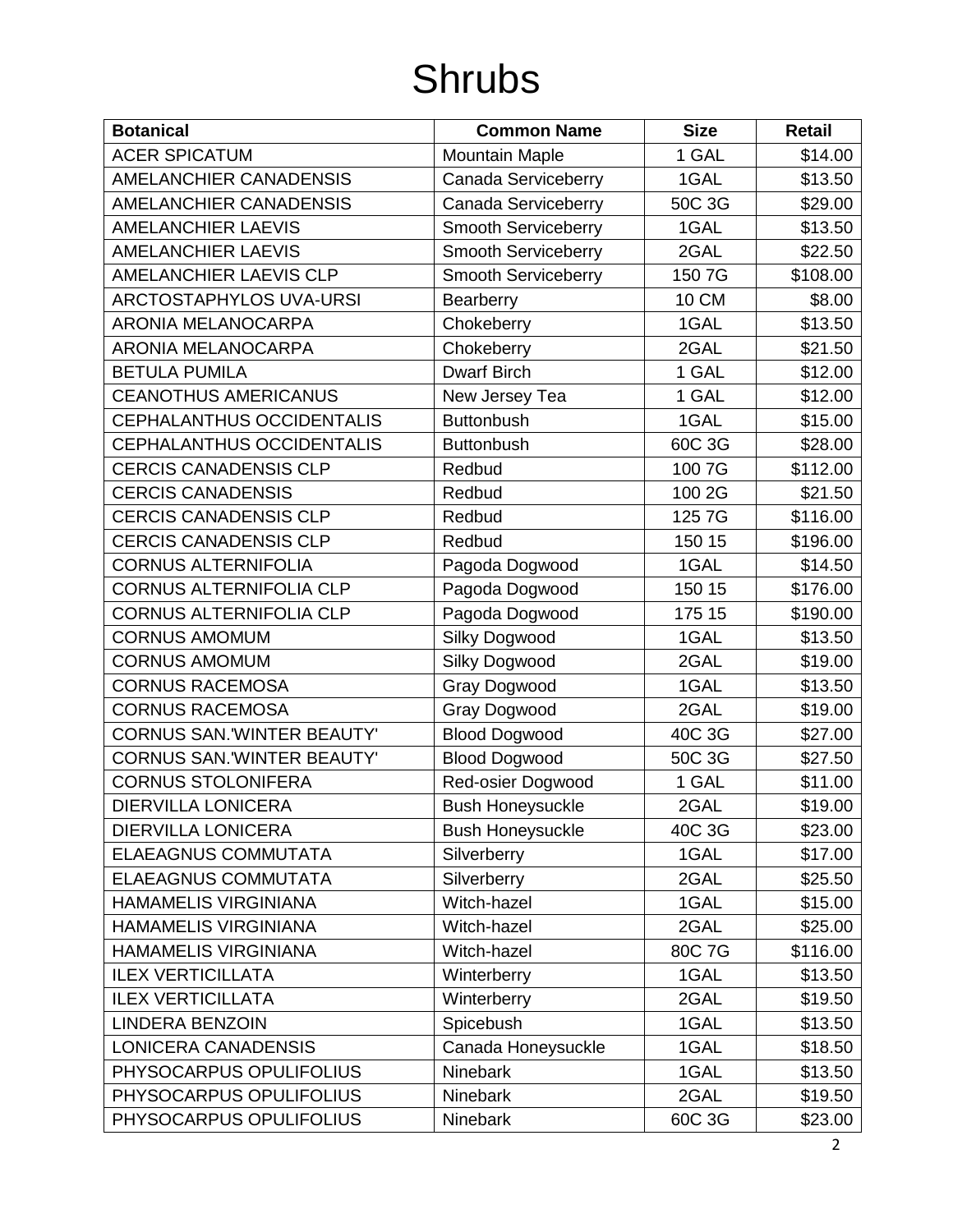| POTENTILLA FRUTICOSA         | Shrubby Cinquefoil           | 1 GAL  | \$10.00 |
|------------------------------|------------------------------|--------|---------|
| PRUNUS VIRGINIANA            | Chokecherry                  | 1GAL   | \$14.50 |
| <b>RHUS AROMATICA</b>        | <b>Fragrant Sumac</b>        | 1GAL   | \$13.50 |
| <b>RHUS AROMATICA</b>        | <b>Fragrant Sumac</b>        | 2GAL   | \$19.00 |
| <b>RHUS AROMATICA</b>        | <b>Fragrant Sumac</b>        | 40C 3G | \$22.50 |
| <b>RHUS AROMATICA</b>        | <b>Fragrant Sumac</b>        | 50C 3G | \$23.00 |
| <b>RHUS GLABRA</b>           | Smooth Sumac                 | 1GAL   | \$13.50 |
| <b>RHUS TYPHINA</b>          | Staghorn Sumac               | 1GAL   | \$13.50 |
| <b>RHUS TYPHINA</b>          | Staghorn Sumac               | 2GAL   | \$18.00 |
| <b>ROSA BLANDA</b>           | Smooth Rose                  | 1GAL   | \$13.50 |
| <b>ROSA CAROLINA</b>         | Dog Rose                     | 1GAL   | \$13.50 |
| <b>ROSA PALUSTRIS</b>        | Swamp Rose                   | 1GAL   | \$13.50 |
| <b>ROSA PALUSTRIS</b>        | Swamp Rose                   | 2GAL   | \$19.00 |
| <b>RUBUS ODORATUS</b>        | <b>Flowering Raspberry</b>   | 1GAL   | \$15.00 |
| <b>SALIX AMYGDALOIDES</b>    | <b>Peachleaf Willow</b>      | 1GAL   | \$13.50 |
| <b>SALIX BEBBIANA</b>        | Bebb's Willow                | 1GAL   | \$13.50 |
| <b>SALIX CANDIDA</b>         | <b>Hoary Willow</b>          | 1GAL   | \$13.50 |
| <b>SALIX CANDIDA</b>         | <b>Hoary Willow</b>          | 60C 3G | \$21.50 |
| <b>SALIX CORDATA</b>         | <b>Heartleaf Willow</b>      | 1GAL   | \$13.50 |
| <b>SALIX DISCOLOR</b>        | Pussywillow                  | 1GAL   | \$13.50 |
| <b>SALIX DISCOLOR</b>        | Pussywillow                  | 50C 3G | \$21.00 |
| <b>SALIX ERIOCEPHALA</b>     | <b>Missouri River Willow</b> | 1GAL   | \$13.50 |
| <b>SALIX EXIGUA/INTERIOR</b> | Sandbar Willow               | 1GAL   | \$13.50 |
| <b>SALIX LUCIDA</b>          | <b>Shining Willow</b>        | 1GAL   | \$13.50 |
| <b>SALIX PETIOLARIS</b>      | <b>Basket Willow</b>         | 1GAL   | \$13.50 |
| <b>SAMBUCUS CANADENSIS</b>   | Canada Elderberry            | 1GAL   | \$13.50 |
| <b>SAMBUCUS CANADENSIS</b>   | Canada Elderberry            | 50C 3G | \$21.00 |
| <b>SAMBUCUS PUBENS</b>       | <b>Red Elderberry</b>        | 1GAL   | \$13.50 |
| <b>SAMBUCUS PUBENS</b>       | <b>Red Elderberry</b>        | 2GAL   | \$19.50 |
| <b>SPIRAEA ALBA</b>          | <b>White Spiraea</b>         | 1GAL   | \$13.50 |
| STAPHYLEA TRIFOLIA           | <b>Bladdernut</b>            | 1 GAL  | \$15.00 |
| <b>SYMPHORICARPOS ALBUS</b>  | <b>Common Snowberry</b>      | 50C 3G | \$21.50 |
| <b>VIBURNUM ACERIFOLIUM</b>  | Mapleleaf Viburnum           | 50C 3G | \$39.50 |
| <b>VIBURNUM CASSINOIDES</b>  | <b>Wild Raisin</b>           | 2GAL   | \$29.50 |
| <b>VIBURNUM DENTATUM</b>     | Southern Arrowwood           | 1GAL   | \$13.50 |
| <b>VIBURNUM DENTATUM</b>     | Southern Arrowwood           | 2GAL   | \$19.50 |
| <b>VIBURNUM DENTATUM</b>     | Southern Arrowwood           | 50C 3G | \$21.50 |
| <b>VIBURNUM LANTANA</b>      | <b>Wayfaring Tree</b>        | 50C 3G | \$29.50 |
| <b>VIBURNUM LENTAGO</b>      | Nannyberry                   | 1GAL   | \$13.50 |
| <b>VIBURNUM LENTAGO</b>      | Nannyberry                   | 2GAL   | \$19.50 |
| <b>VIBURNUM LENTAGO</b>      | Nannyberry                   | 60C 3G | \$24.00 |
| <b>VIBURNUM LENTAGO</b>      | Nannyberry                   | 100 5G | \$56.00 |
| <b>VIBURNUM LENTAGO CLP</b>  | Nannyberry                   | 100 7G | \$80.00 |
| <b>VIBURNUM LENTAGO CLP</b>  | Nannyberry                   | 125 7G | \$88.00 |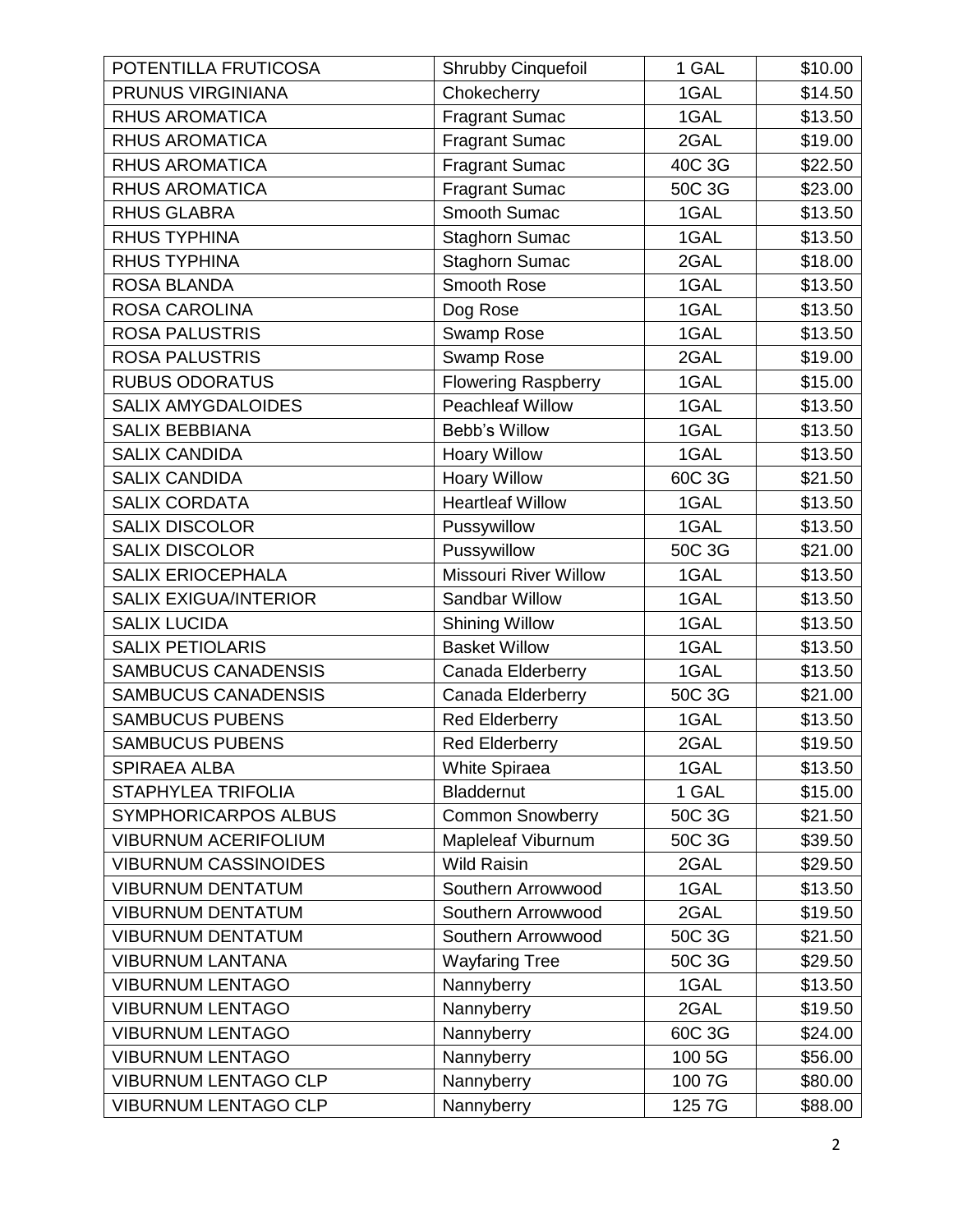| <b>VIBURNUM TRILOBUM</b> | <b>Highbush Cranberry</b> | 1GAL   | \$13.50 |
|--------------------------|---------------------------|--------|---------|
| <b>VIBURNUM TRILOBUM</b> | <b>Highbush Cranberry</b> | 2GAL   | \$19.50 |
| <b>VIBURNUM TRILOBUM</b> | <b>Highbush Cranberry</b> | 50C 3G | \$24.50 |
| <b>VIBURNUM TRILOBUM</b> | <b>Highbush Cranberry</b> | 60C 3G | \$25.00 |

#### **Perennials**

| <b>Scientific Name</b>        | <b>Common Name</b>         | <b>Size</b>    | Retail  |
|-------------------------------|----------------------------|----------------|---------|
| <b>ACHILLEA MILLEFOLIUM</b>   | Yarrow                     | 9 CM           | \$4.50  |
| <b>ACHILLEA MILLEFOLIUM</b>   | Yarrow                     | 1 <sub>L</sub> | \$9.00  |
| <b>ACTAEA PACHYPODA</b>       | Doll's-eyes                | 1 <sub>L</sub> | \$13.00 |
| AGASTACHE FOENICULUM          | <b>Giant Hyssop</b>        | 1 <sub>L</sub> | \$9.00  |
| <b>ALLIUM TRICOCCUM</b>       | <b>Wild Leek</b>           | 9 CM           | \$6.00  |
| <b>ANAPHALIS MARGARITACEA</b> | <b>Pearly Everlasting</b>  | 9 CM           | \$5.00  |
| <b>ANAPHALIS MARGARITACEA</b> | <b>Pearly Everlasting</b>  | 1 <sub>L</sub> | \$9.00  |
| ANEMONE ACUTILOBA             | Hepatica                   | 9 CM           | \$6.00  |
| <b>ANEMONE CANADENSIS</b>     | Canada Anemone             | 1GAL           | \$11.00 |
| <b>ANEMONE CANADENSIS</b>     | Canada Anemone             | 9 CM           | \$6.00  |
| <b>ANEMONE CYLINDRICA</b>     | Thimbleweed                | 9 CM           | \$5.00  |
| <b>ANEMONE CYLINDRICA</b>     | Thimbleweed                | 1L             | \$11.00 |
| APOCYNUM ANDROSAEMIFOLIUM     | Dogbane                    | 9 CM           | \$5.00  |
| APOCYNUM CANABINUM            | Indian Hemp                | 9 CM           | \$5.00  |
| <b>AQUILEGIA CANADENSIS</b>   | <b>Red Columbine</b>       | 9 CM           | \$4.50  |
| <b>AQUILEGIA CANADENSIS</b>   | <b>Red Columbine</b>       | 1GAL           | \$10.50 |
| <b>ARISAEMA TRIPHYLLUM</b>    | Jack-in-the-pulpit         | 9 CM           | \$5.00  |
| <b>ARTEMISIA LUDOVICIANA</b>  | White Sagebrush            | 1GAL           | \$10.50 |
| <b>ASARUM CANADENSE</b>       | <b>Wild Ginger</b>         | 9 CM           | \$6.00  |
| <b>ASCLEPIAS INCARNATA</b>    | Swamp Milkweed             | 9 CM           | \$5.00  |
| <b>ASCLEPIAS SYRIACA</b>      | <b>Common Milkweed</b>     | 9 CM           | \$5.00  |
| <b>ASCLEPIAS TUBEROSA</b>     | <b>Butterflyweed</b>       | 9 CM           | \$5.00  |
| <b>ASCLEPIAS TUBEROSA</b>     | <b>Butterflyweed</b>       | 1 <sub>L</sub> | \$9.90  |
| <b>ASTER CORDIFOLIUS</b>      | <b>Heartleaf Aster</b>     | 9 CM           | \$5.00  |
| <b>ASTER CORDIFOLIUS</b>      | <b>Heartleaf Aster</b>     | 1GAL           | \$10.50 |
| <b>ASTER ERICOIDES</b>        | <b>Heath Aster</b>         | 9 CM           | \$5.00  |
| <b>ASTER ERICOIDES</b>        | <b>Heath Aster</b>         | 9CM            | \$5.90  |
| <b>ASTER LAEVIS</b>           | Smooth Aster               | 1L             | \$9.00  |
| <b>ASTER NOVAE-ANGLIAE</b>    | New England aster          | 9 CM           | \$5.00  |
| <b>ASTER OOLENTANGIENSIS</b>  | <b>Ontario Azure Aster</b> | 1L             | \$9.00  |
| <b>BAPTISIA AUSTRALIS</b>     | <b>Baptisia</b>            | 1GAL           | \$11.00 |
| <b>CALTHA PALUSTRIS</b>       | Marsh Marigold             | 9 CM           | \$5.00  |
| <b>CAMPANULA ROTUNDIFOLIA</b> | <b>Common Harebell</b>     | 9 CM           | \$5.00  |
| CAMPANULA ROTUNDIFOLIA        | <b>Common Harebell</b>     | 1L             | \$9.00  |
| CAMPANULA ROTUNDIFOLIA        | <b>Common Harebell</b>     | 1GAL           | \$11.00 |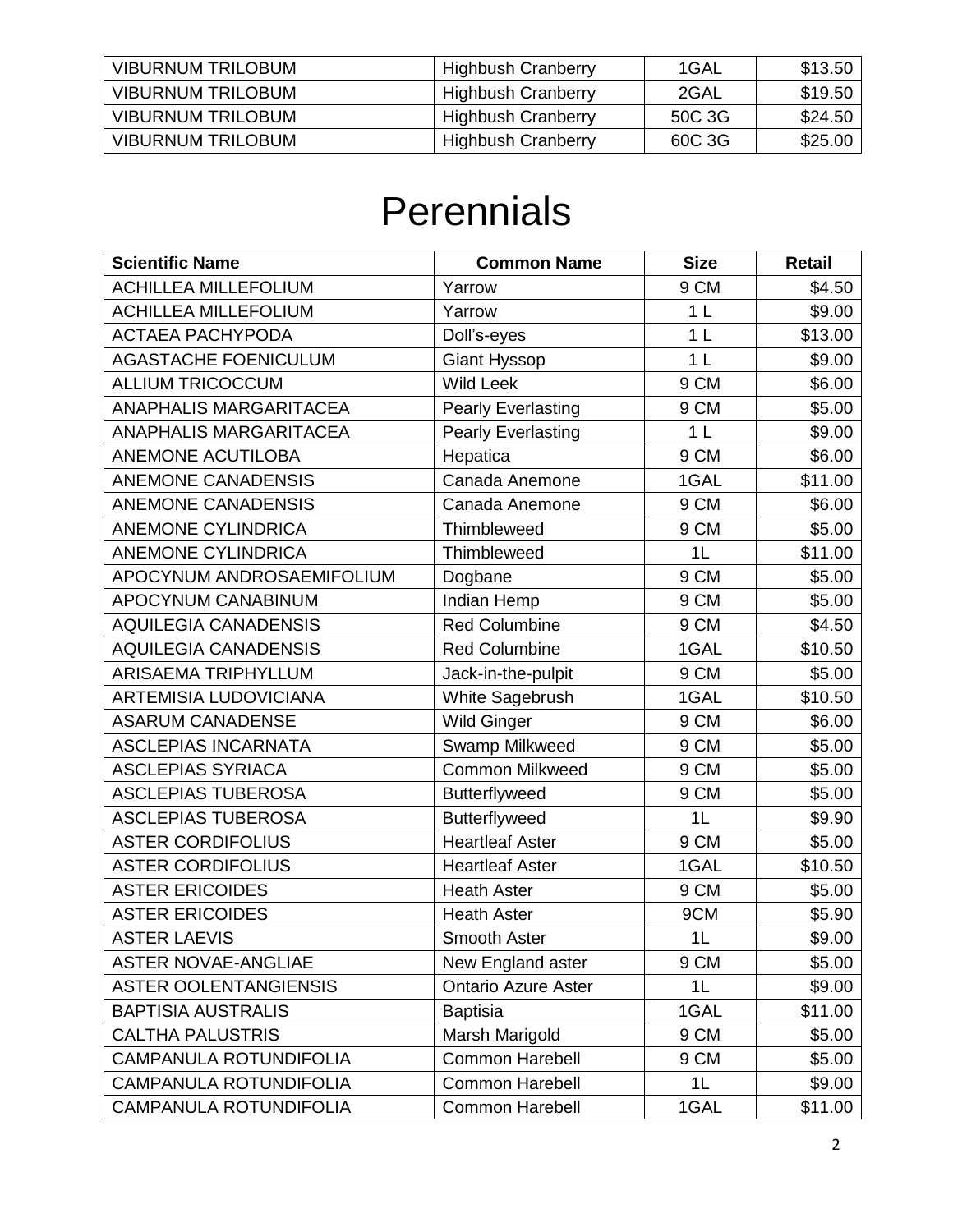| <b>CARDAMINE DIPHYLLA</b>      | Toothwort                 | 9CM            | \$5.00  |
|--------------------------------|---------------------------|----------------|---------|
| CASTILLEJA COCCINEA            | <b>Red Paintbrush</b>     | 9 CM           | \$8.00  |
| CAULOPHYLLUM THALICTROIDES     | <b>Blue Cohosh</b>        | 1L             | \$9.90  |
| <b>CHELONE GLABRA</b>          | <b>White Turtlehead</b>   | 9CM            | \$5.00  |
| <b>CLINTONIA BOREALIS</b>      | <b>Bluebead Lily</b>      | 9 CM           | \$10.00 |
| <b>DICENTRA CUCULLARIA</b>     | Dutchman's-breeches       | 6 CM           | \$5.90  |
| <b>ECHINACEA PALLIDA</b>       | Pale Echinacea            | 1L             | \$9.00  |
| <b>ECHINACEA PALLIDA</b>       | Pale Echinacea            | 1GAL           | \$10.50 |
| <b>ECHINACEA PURPUREA</b>      | <b>Purple Coneflower</b>  | 1L             | \$9.00  |
| EPILOBIUM ANGUSTIFOLIUM        | Fireweed                  | 1 <sub>L</sub> | \$9.00  |
| <b>EQUISETUM HYEMALE</b>       | <b>Scouring Rush</b>      | 1 <sub>L</sub> | \$9.00  |
| <b>ERYTHRONIUM AMERICANUM</b>  | <b>Trout-lily</b>         | 9 CM           | \$6.00  |
| <b>EUPATORIUM MACULATUM</b>    | Spotted Joepye-weed       | 9 CM           | \$5.00  |
| EUPATORIUM PERFOLIATUM         | Joepye-weed               | 9 CM           | \$5.00  |
| <b>EUPATORIUM RUGOSUM</b>      | <b>Boneset</b>            | 9 CM           | \$5.00  |
| <b>EUPATORIUM RUGOSUM</b>      | <b>Boneset</b>            | 1L             | \$9.00  |
| <b>EUPATORIUM RUGOSUM</b>      | <b>Boneset</b>            | 1GAL           | \$10.50 |
| <b>GENTIANA ANDREWSII</b>      | <b>Bottle Gentian</b>     | 9 CM           | \$6.00  |
| <b>GENTIANOPSIS CRINITA</b>    | <b>Fringed Gentian</b>    | 9 CM           | \$6.00  |
| <b>GERANIUM MACULATUM</b>      | Cranesbill                | 9 CM           | \$5.00  |
| <b>GEUM TRIFLORUM</b>          | <b>Prairie Smoke</b>      | 9 CM           | \$5.00  |
| <b>GEUM TRIFLORUM</b>          | <b>Prairie Smoke</b>      | 1GAL           | \$10.50 |
| HELENIUM AUTUMNALE             | Sneezeweed                | 9 CM           | \$5.00  |
| <b>HELENIUM AUTUMNALE</b>      | Sneezeweed                | 1GAL           | \$10.50 |
| <b>HELIANTHUS DIVARICATUS</b>  | <b>Woodland Sunflower</b> | 9 CM           | \$5.00  |
| <b>HELIANTHUS DIVARICATUS</b>  | <b>Woodland Sunflower</b> | 1L             | \$9.00  |
| <b>HELIOPSIS HELIANTHOIDES</b> | Oxeye                     | 9CM            | \$5.00  |
| <b>IRIS VERSICOLOR</b>         | <b>Blue Flag</b>          | 9 CM           | \$10.00 |
| <b>IRIS VERSICOLOR</b>         | <b>Blue Flag</b>          | 1L             | \$10.00 |
| <b>IRIS VERSICOLOR</b>         | <b>Blue Flag</b>          | 1 GAL          | \$11.00 |
| LESPEDEZA CUNEATA              | <b>Bush Clover</b>        | 9 CM           | \$5.00  |
| <b>LIATRIS CYLINDRACEA</b>     | Liatris                   | 9 CM           | \$7.50  |
| <b>LIATRIS SPICATA</b>         | <b>Spiked Liatris</b>     | 9 CM           | \$7.00  |
| <b>LILIUM MICHIGANENSE</b>     | Michigan Lily             | 9 CM           | \$10.00 |
| LILIUM PHILADELPHICUM          | Wood Lily                 | 9 CM           | \$10.00 |
| <b>LOBELIA CARDINALIS</b>      | <b>Cardinal Flower</b>    | 9 CM           | \$6.00  |
| <b>LOBELIA SIPHILITICA</b>     | <b>Great Blue Lobelia</b> | 9 CM           | \$5.00  |
| <b>LOBELIA SIPHILITICA</b>     | <b>Great Blue Lobelia</b> | 1GAL           | \$10.50 |
| <b>LUPINUS PERENNIS</b>        | <b>Perennial Lupine</b>   | 9 CM           | \$6.00  |
| <b>LUPINUS PERENNIS</b>        | <b>Perennial Lupine</b>   | 1 <sub>L</sub> | \$9.00  |
| LYSIMACHIA THYRSIFLORA         | <b>Tufted Loosestrife</b> | 9 CM           | \$5.00  |
| <b>MAIANTHEMUM CANADENSE</b>   | Canada Mayflower          | 9 CM           | \$4.50  |
| MAIANTHEMUM RACEMOSA           | False Solomon's-seal      | 9 CM           | \$6.00  |
| <b>MERTENSIA VIRGINICA</b>     | Virginia Bluebells        | 1 <sub>L</sub> | \$10.00 |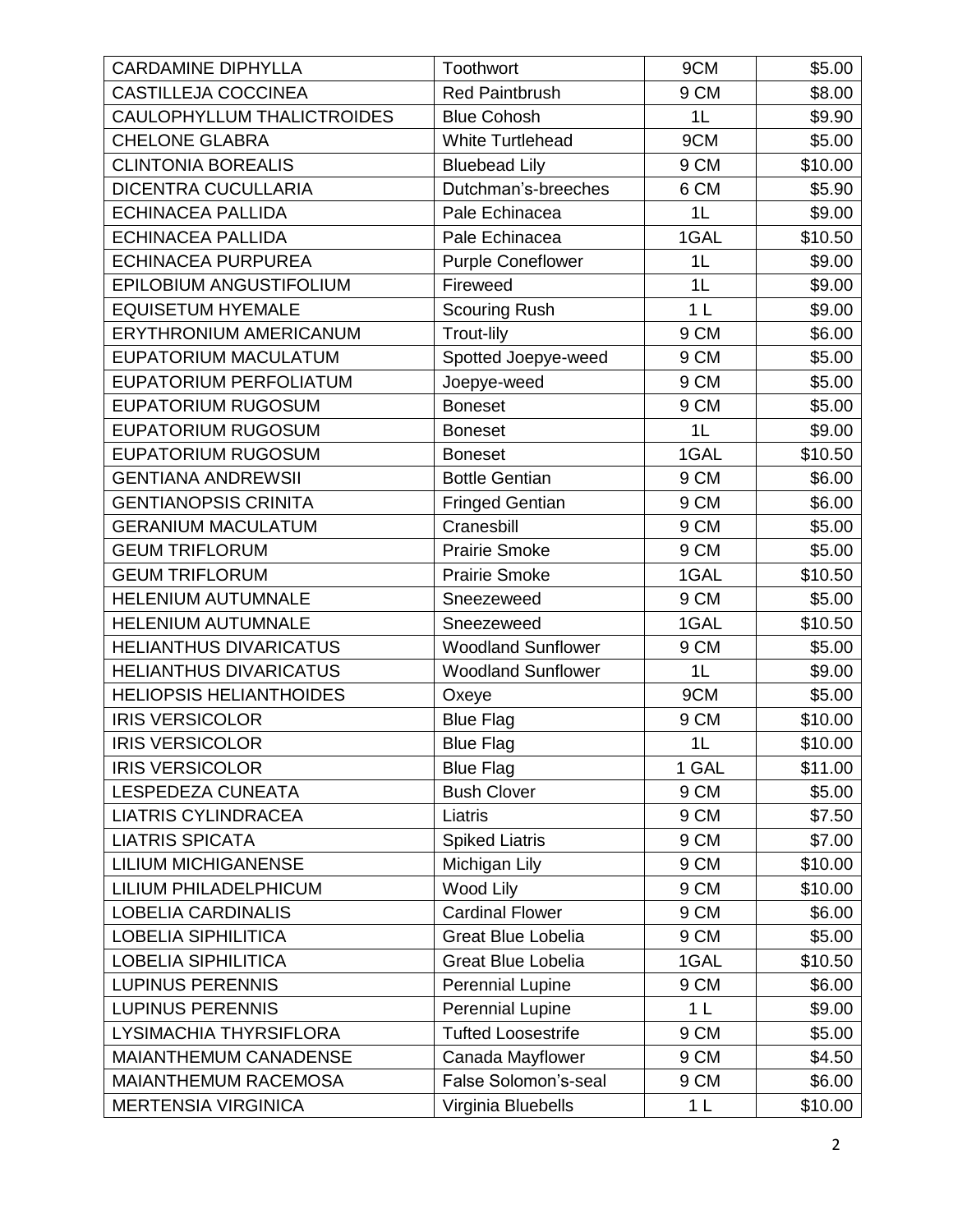| <b>MONARDA FISTULOSA</b>      | Wild Bergamot              | 9 CM           | \$5.00  |
|-------------------------------|----------------------------|----------------|---------|
| MONARDA DIDYMA                | Bergamot                   | 9 CM           | \$5.00  |
| <b>OPUNTIA HUMIFUSA</b>       | <b>Prickly Pear Cactus</b> | 9 CM           | \$8.00  |
| PELTANDRA VIRGINICA           | <b>Green Arrow Arum</b>    | 9 CM           | \$6.00  |
| PENSTEMON DIGITALIS           | Foxglove Beardtongue       | 9 CM           | \$5.00  |
| PENSTEMON DIGITALIS           | Foxglove Beardtongue       | 1GAL           | \$10.50 |
| PENSTEMON HIRSUTUS            | Hairy Beardtongue          | 9 CM           | \$5.50  |
| PHLOX DIVARICATA              | <b>Blue Phlox</b>          | 9 CM           | \$5.50  |
| PHYSALIA VIRGINIANA           | Virginia Groundcherry      | 9CM            | \$5.00  |
| PHYSOSTEGIA VIRGINIANA        | Obedient-plant             | 9 CM           | \$6.00  |
| PHYSOSTEGIA VIRGINIANA        | Obedient-plant             | 1 GAL          | \$11.00 |
| PHYTOLACCA AMERICANA          | Pokeweed                   | 9CM            | \$6.00  |
| PODOPHYLLUM PELTATUM          | Mayapple                   | 9 CM           | \$6.00  |
| PODOPHYLLUM PELTATUM          | Mayapple                   | 1 <sub>L</sub> | \$8.50  |
| POLYGONATUM PUBESCENS         | Hairy Solomon's-seal       | 9 CM           | \$6.00  |
| PRENANTHES ALTISSIMA          | <b>Tall White Lettuce</b>  | 9 CM           | \$5.00  |
| PYCNANTHEMUM TENUIFOLIUM      | <b>Mountain Mint</b>       | 9 CM           | \$5.00  |
| PYCNANTHEMUM VIRGINIANUM      | Virginia Mountain Mint     | 9 CM           | \$5.00  |
| RATIBIDA PINNATA              | <b>Prairie Coneflower</b>  | 9 CM           | \$5.00  |
| RUDBECKIA HIRTA               | <b>Black-eyed Susan</b>    | 9 CM           | \$6.00  |
| RUDBECKIA LACINIATA           | <b>Black-eyed Susan</b>    | 9 CM           | \$6.00  |
| RUDBECKIA TRILOBA             | <b>Black-eyed Susan</b>    | 1GAL           | \$10.50 |
| SANGUINARIA CANADENSIS        | Bloodroot                  | 9 CM           | \$6.00  |
| SANGUINARIA CANADENSIS        | Bloodroot                  | 1 <sub>L</sub> | \$9.00  |
| <b>SAXIFRAGA VIRGINIENSIS</b> | <b>Early Saxifrage</b>     | 9 CM           | \$7.50  |
| SISYRINCHIUM MONTANUM         | <b>Blue-eyed Grass</b>     | 9 CM           | \$6.00  |
| SILPHIUM PERFOLIATUM          | <b>Cup Plant</b>           | 9 CM           | \$6.00  |
| <b>SOLIDAGO FLEXICAULIS</b>   | Zigzag Goldenrod           | 9CM            | \$5.00  |
| SPIGELIA MARILANDICA          | <b>Woodland Pinkroot</b>   | 9 CM           | \$9.00  |
| <b>STYLOPHORUM DIPHYLLUM</b>  | Wood Poppy                 | 1 GAL          | \$11.00 |
| <b>THALICTRUM PUBESCENS</b>   | <b>Tall Meadowrue</b>      | 9 CM           | \$5.00  |
| <b>TIARELLA CORDIFOLIA</b>    | Foamflower                 | 1GAL           | \$11.00 |
| <b>TRILLIUM ERECTUM</b>       | <b>Red Trillium</b>        | 9 CM           | \$7.50  |
| <b>TRILLIUM ERECTUM</b>       | <b>Red Trillium</b>        | 1L             | \$8.50  |
| <b>TRILLIUM ERECTUM</b>       | <b>Red Trillium</b>        | 9CM            | \$7.00  |
| TRILLIUM GRANDIFLORUM         | <b>White Trillium</b>      | 9 CM           | \$7.00  |
| TRILLIUM GRANDIFLORUM         | <b>White Trillium</b>      | 1L             | \$8.50  |
| TRIOSTEUM AURANTIACUM         | <b>Horse Gentian</b>       | 9 CM           | \$5.00  |
| UVULARIA GRANDIFLORUM         | Large-flowered Bellwort    | 9 CM           | \$7.50  |
| UVULARIA GRANDIFLORUM         | Large-flowered Bellwort    | 1L             | \$9.00  |
| UVULARIA GRANDIFLORUM         | Large-flowered Bellwort    | 1GAL           | \$11.90 |
| <b>VERBENA HASTATA</b>        | <b>Blue Vervain</b>        | 1L             | \$9.00  |
| <b>VERBENA HASTATA</b>        | <b>Blue Vervain</b>        | 9 CM           | \$6.00  |
| <b>VERBENA STRICTA</b>        | Hoary Vervain              | 9 CM           | \$5.00  |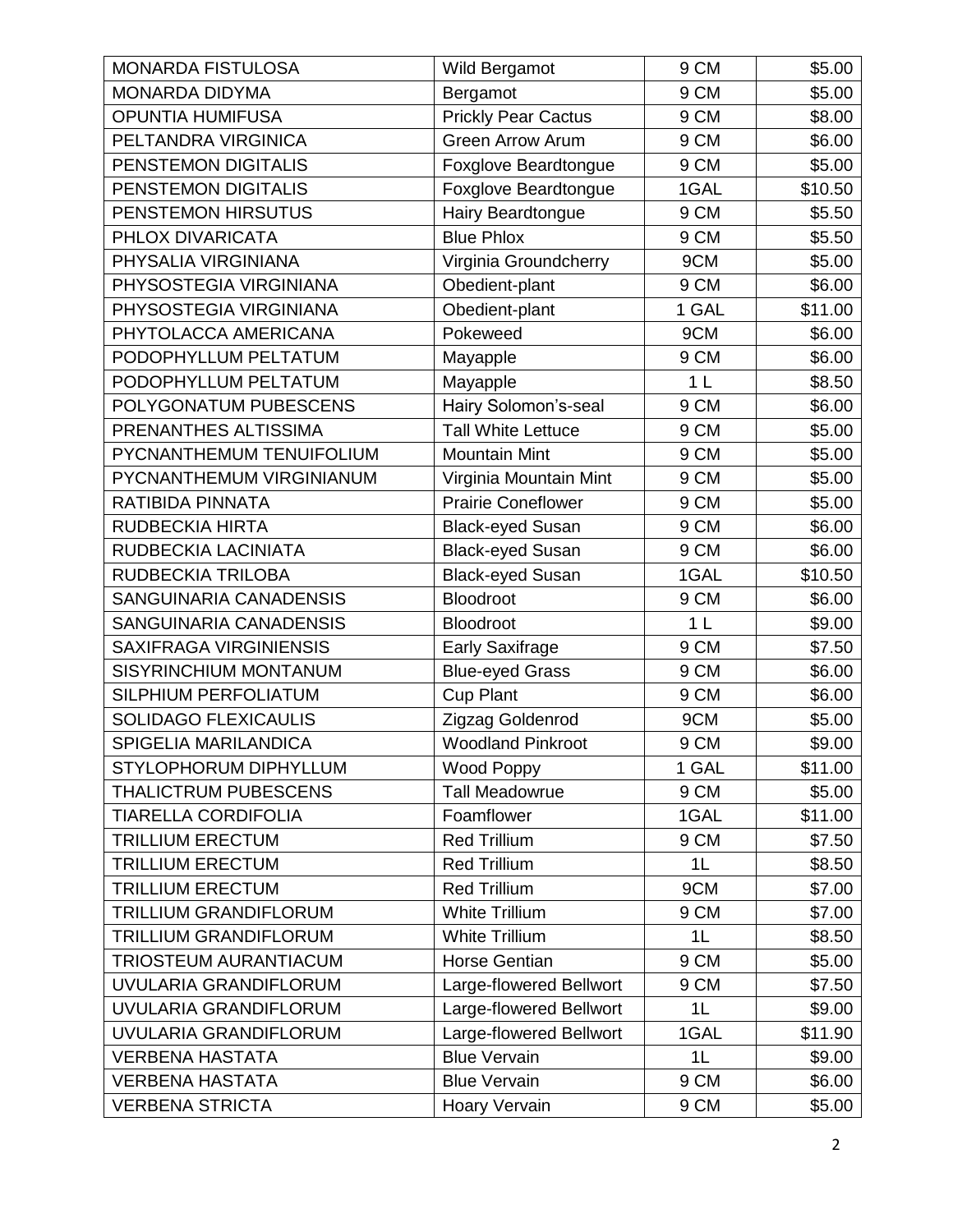| <b>VERNONIA MISSURICA</b>      | Tall Ironweed        | gal | \$12.00 |
|--------------------------------|----------------------|-----|---------|
| <b>VERNONIA NOVEBORACENSIS</b> | <b>Tall Ironweed</b> |     | \$9.00  |
| ZIZIA AUREA                    | Golden Alexanders    |     | \$9.00  |

#### Ferns

| <b>Scientific Name</b>           | <b>Common Name</b>          | <b>Size</b> | <b>Retail</b> |
|----------------------------------|-----------------------------|-------------|---------------|
| <b>ADIANTUM PEDATUM</b>          | Maidenhair Fern             | 1GAL        | \$11.90       |
| <b>ADIANTUM PEDATUM</b>          | Maidenhair Fern             | 9CM         | \$7.90        |
| ASPLENIUM SCOLOPENDRIUM          | Hart's-tongue Fern          | 1GAL        | \$11.90       |
| ASPLENIUM SCOLOPENDRIUM          | Hart's-tongue Fern          | 9CM         | \$7.90        |
| ATHYRIUM FILIX-FEMINA            | Lady Fern                   | 1GAL        | \$11.90       |
| <b>ATHYRIUM FILIX-FEMINA</b>     | Lady Fern                   | 9CM         | \$7.90        |
| <b>DRYOPTERIS FILIX-MAS</b>      | Male Fern                   | 1GAL        | \$11.90       |
| <b>DRYOPTERIS MARGINALIS</b>     | <b>Marginal Shield Fern</b> | 1GAL        | \$11.90       |
| <b>DRYOPTERIS MARGINALIS</b>     | <b>Marginal Shield Fern</b> | 9CM         | \$7.90        |
| <b>GYMNOCARPIUM DRYOPTERIS</b>   | Oak Fern                    | 9CM         | \$7.90        |
| <b>MATTEUCCIA STRUTHIOPTERIS</b> | <b>Ostrich Fern</b>         | 1L          | \$9.90        |
| <b>MATTEUCCIA STRUTHIOPTERIS</b> | <b>Ostrich Fern</b>         | 1GAL        | \$11.90       |
| <b>ONOCLEA SENSIBILIS</b>        | <b>Sensitive Fern</b>       | 1L          | \$9.90        |
| <b>ONOCLEA SENSIBILIS</b>        | <b>Sensitive Fern</b>       | 1GAL        | \$11.90       |
| <b>OSMUNDA REGALIS</b>           | Royal Fern                  | 1GAL        | \$11.90       |
| POLYPODIUM VULGARE               | Rock Polypody               | 1GAL        | \$11.90       |
| PTERIDIUM AQUILINUM              | <b>Bracken Fern</b>         | 9CM         | \$8.50        |
| <b>THELYPTERIS PALUSTRIS</b>     | Marsh Fern                  | 1L          | \$9.90        |